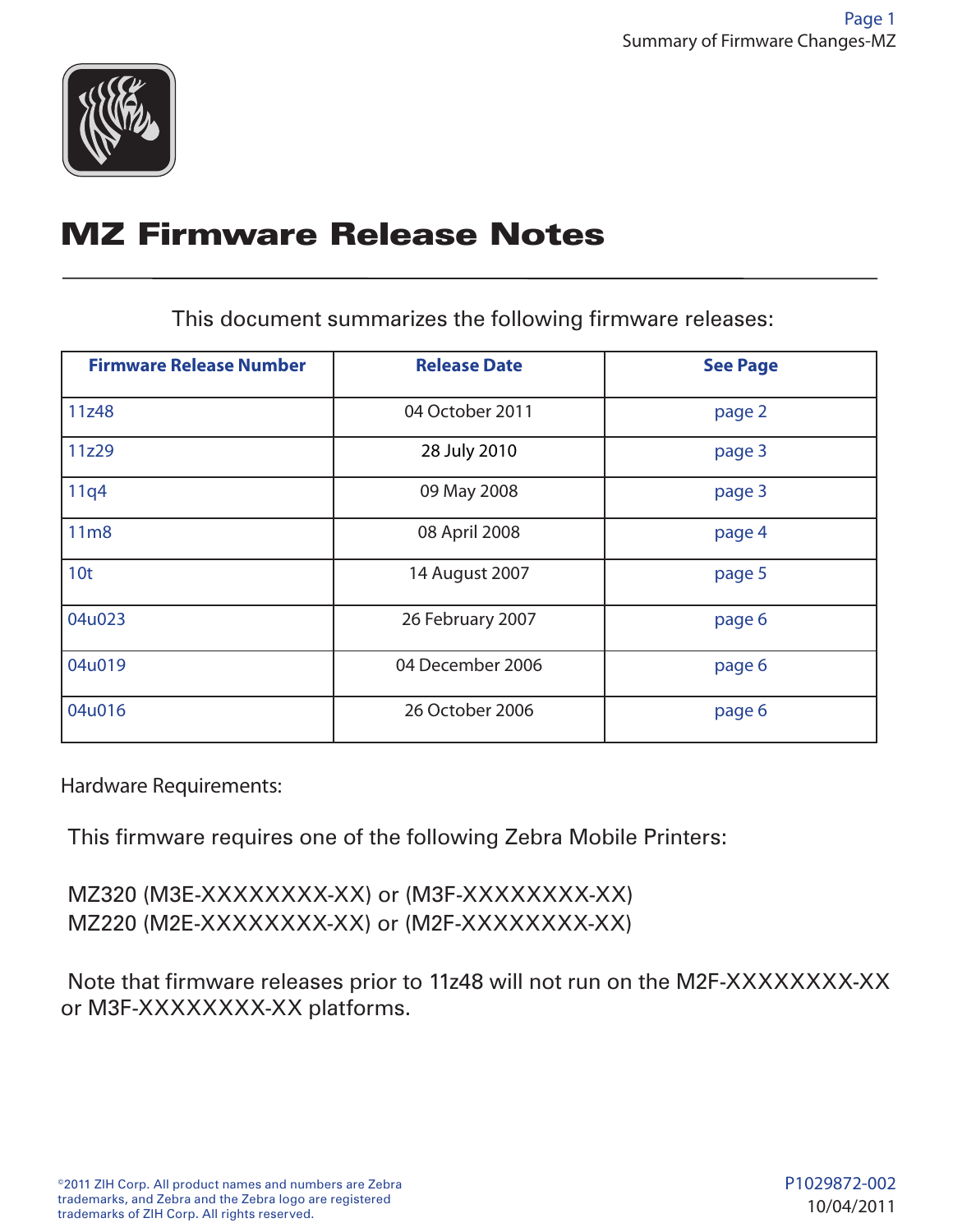# Firmware Releases:

## 11z48

Release Date: 04 October 2011

#### **Enhancements**

- Add support for the M2F and M3F platforms
- Add support for datamatrix barcodes to MZ printers [7630]
- WLAN: Added SHA2 support for PEAP authentication [7875]
- WLAN: Removed VPN firmware [4948]
- WLAN: Add EAP session resumption (see below for description) [6958]

## Issues Corrected

- Multiple enabled Avalanche auto-run packages will not update correctly [6868]
- Avalanche custom properties not working correctly [6721]
- MZ's improperly printing text messages from the Avalanche server [6211]
- Print.tone SGD parameter does not handle values about 127 [7335]
- WLAN: PEAP auth unsuccessful due to unsupported certificate fields [7940]
- WLAN: EAP-FAST failing on ACS 5.1 [8010]
- WLAN; User was allowed to turn the unsupported 802.11d feature on which resulted in wireless communication interruptions [5146]
- Incorrect Top-Of-Form registration on the MZ [8035]

#### EAP Session Resumption

Benefit: Enables faster roaming when using EAP-based protocols

Summary: After a printer and the network have previously negotiated an EAP session, and due to roaming or falling out of range and returning into range, begin a new EAP negotiation, they can agree to resume the previous session. This significantly reduces the time required to establish the new session from tens of seconds to seconds. In order for this to work, EAP Session Resumption must be enabled in the network infrastructure equipment by the network administrator. EAP Session Resumption is automatically supported in the printer when using any EAP-based protocols such as PEAP, LEAP, EAP-TLS, EAP-TTLS, or EAP-FAST. No printer configuration changes are required.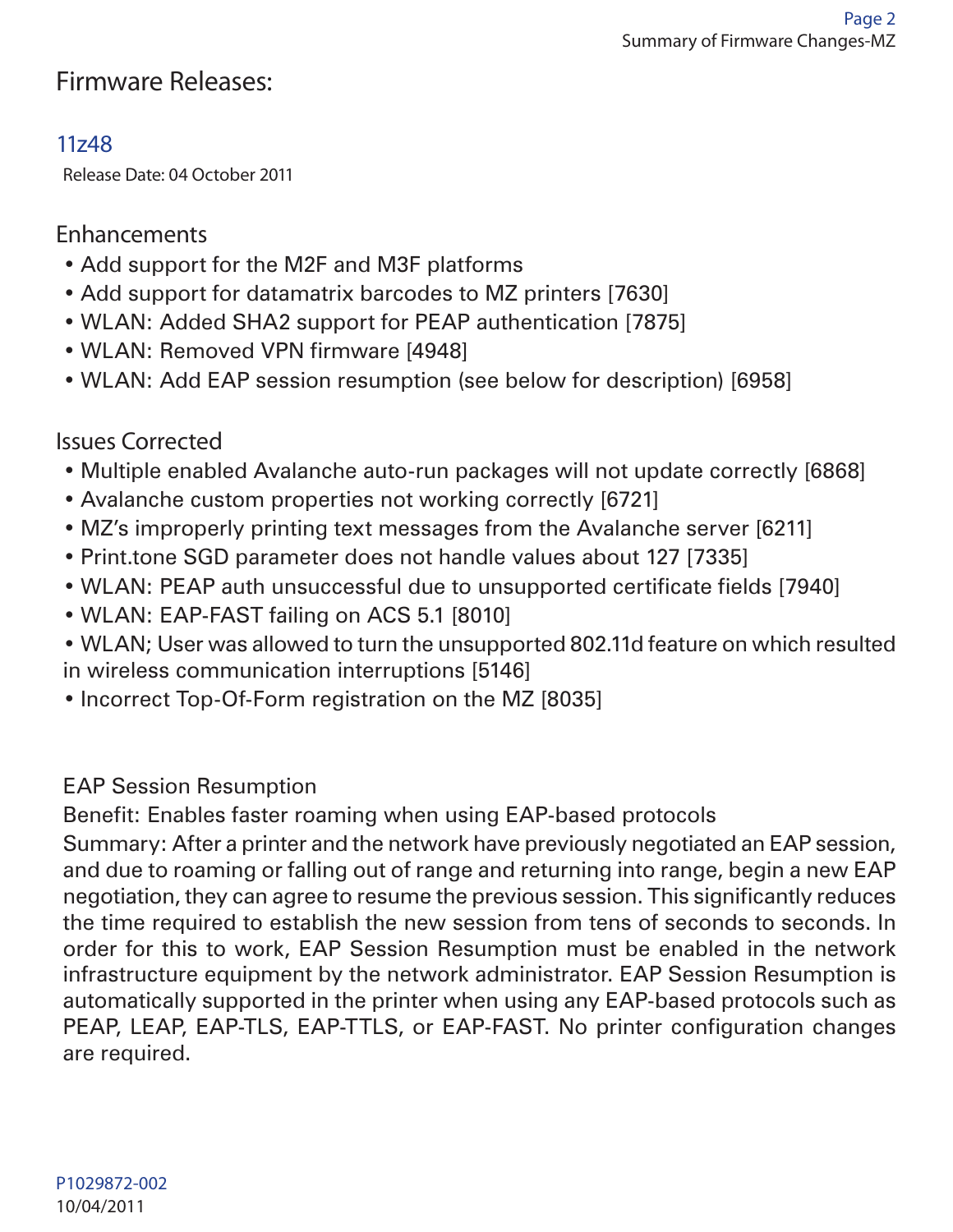# 11z29

Release Date: 28 July 2010

# Enhancements

• None

# Issues Corrected

- CPCL: Resident font corruption after print line using scalable font [3302].
- CPCL: Change default media mode to journal [3487].
- CPCL: Vietnamese fonts not printing correctly [5980].
- BT: Encryption not indicated properly in 2-key report when Bluetooth authentication is enabled [0640].
- BT: Problems printing from Cipher Labs terminal [3416].
- BT: Partial print failures using Bluetooth [4928].
- BT: Not responding to query over Bluetooth [5731].
- 802.11: Change default wlan.keep alive value to "ON".
- 802.11: Unable to perform EAP-FAST authentication with Cisco 2106 [3669].
- 802.11: Not properly responding to duplicate SYN's [6373].
- 802.11: Radio can occasionally lock up [4776] [5442].
- 802.11: Improper TCP handshake, occasionally not setting SYN flag in acknowledgement packets [5258].
- 802.11: Authentication failed with PEAP on IAS2008 server [5620].
- 802.11: Change default roam packet setting to "ON" [3488].

# 11q4

Release Date: 09 May 2008

#### Enhancements

• Update to handle 2048 byte keys and to check for duplicate EAP identifier numbers.

# Issues Corrected

- Enhanced signal strength, roaming support, and power save responsiveness for the Zebra 802.11g radio.
- Fixed conflict with IrDA and Bluetooth residing in the same printer.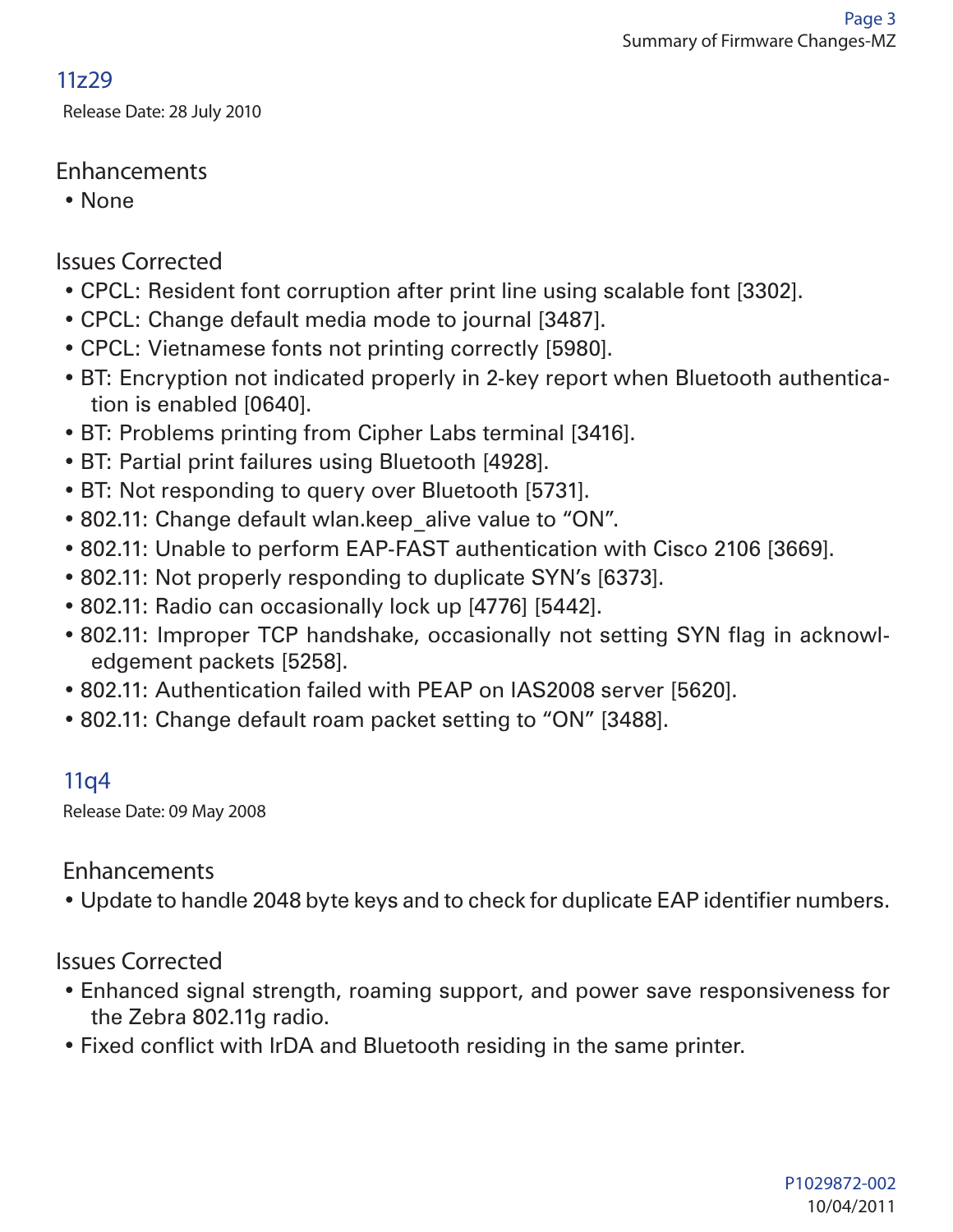Additional information regarding the improvements to the Zebra 802.11g radio:

This software release improves the internal signal strength reporting for the Zebra 802.11g radio. These enhancements improve the printer's operation in areas with weak signals. As a result of these changes the printer should roam less frequently.

Additionally, changes to the radio's power-save algorithm have been made which will also result in improved performance. Note that the power-save behavior is affectd by settings on both the access point and the printer. In particular, it should be noted that access point settings have a direct relationship on wireless device sleep periods.

#### 11m8

Release Date: 08 April 2008

# Enhancements

- Added paper sensor support.
- Added roam logging for G radio.
- Added event logging.
- Added roam logging when failed to query radio for signal strength.
- Added Bluetooth connection shutdown when "device.reset" is issued.
- (EAP-TLS): Update for determining TLV PEAP package in tunnel.
- Added sync function to the Bluetooth Stack. This function sends a known command to the Bluetooth radio and waits for a proper response. It will try 10 times (1 second) in order to identify when the radio is in a ready state.
- Enable bar sensor information on the two-key report.
- Support common motor driver.
- (Avalanche) AMC 4.4 support added.

Issues Corrected

- (Bluetooth 2.0): Update for display of "auto" in bluetooth.radio\_auto\_baud field and setting of 57 baud in NVM, BT app download now works with 2.0 radios.
- (Bluetooth 2.0): Removed credit limit.
- Reset BT priority and setup hardware handshaking if BT hardware is present.
- (WPA2): Fixed issue with connecting to Cisco WLAN Controller Network.
- Addressed noisy printing with new sensors.
- Fixed line printing for receipt exceeding 161 inches.
- Removed forced printing of the line print buffer when the printer receives a Bluetooth disconnect complete event.

P1029872-002 10/04/2011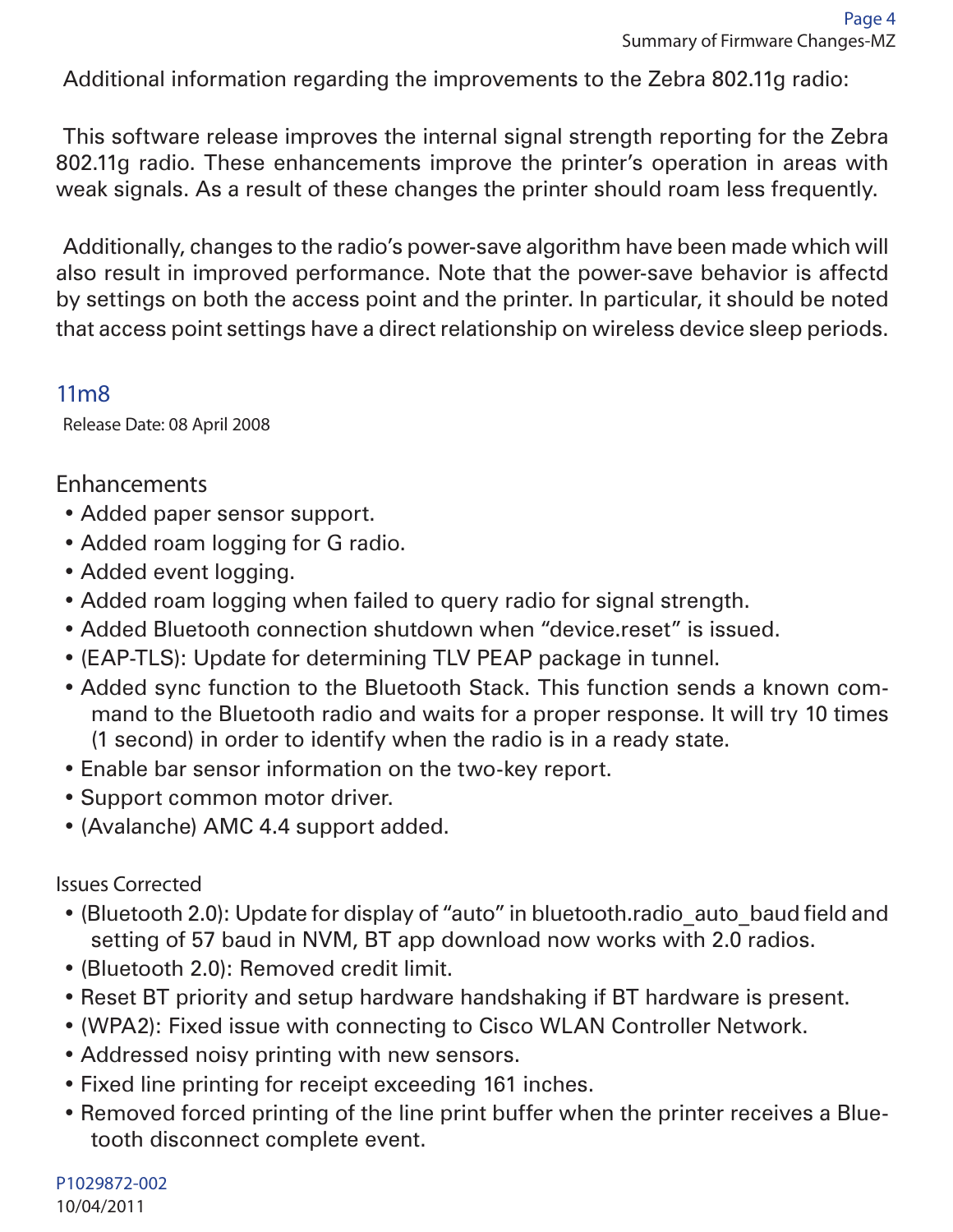#### 10t

Release Date: 14 August 2007

#### Enhancements

- (EAP-TLS): Added logic to prevent repeated PAP challenge responses.
- (EAP-TLS): Update to work with SBR server. The SBR was suggesting TTLS for inner authentication, this is now NAK'd. The update will now NAK all inner requests besides MSCHAPv2.
- (Avalanche): Changes made to \_devprop.prf file e.const part. for each property starts on the new line.
- Added support for turning on the option for sending an IP packet when roaming.
- Changed TCP socket behavior so a duplication connection does not immediately disconnect the previous connection. It will only happen after 30 seconds.
- (WPA): EAPOL START is sent if AP does not start EAP handshake within 5 seconds after association.
- WPA2 Broadcast key rotation for both AES and TKIP.
- Added support for wlan.wpa.wpa version, wlan.wpa.groupkey ciphersuite, and wlan.wpa.pairwise\_ciphersuite.
- Changed the interrupt priority of the Bluetooth port.
- New chip replacing an obsoleted chip on the IrDA module board required software changes.
- Made required changes for the new IrDA chip.
- Added IrDA input source which fixes line print mode behavior when using IrDA.
- Fixed font numbering issue which was causing font 2 to not print.
- (Avalanche): Increased number of allowable properties to 128.
- Now ignores the inactivity timeout when charging.
- Now allows printing when in charging bay.
- (Bluetooth 2.0): Added ability to download the printer application via Bluetooth.
- New G radio firmware: FW image 5.02.14.

Issues Corrected

- (Avalanche): Fixing buffer overflow that will prevent unit from resetting.
- (Avalanche): Corrected UDP malformed packets.